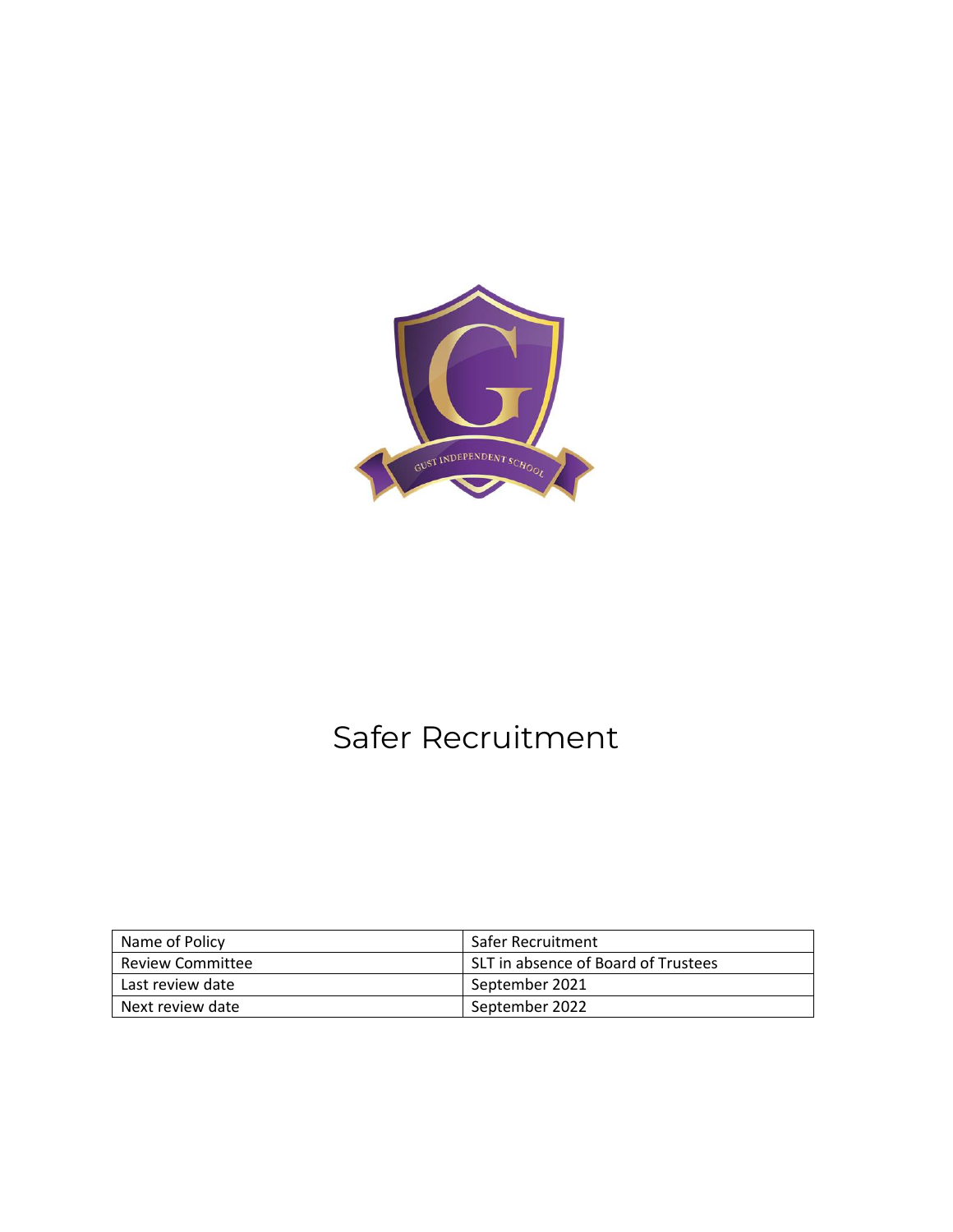## **Safer Recruitment Policy**

#### **Rationale**

This policy is needed to ensure that the school appoints the very best people to posts in the school and that safe recruitment practices are rigorously enforced.

### **Policy Statement**

At GUST Independent School we are committed to:

- safeguarding and protecting all children and young people by implementing robust safer recruitment practices
- identifying and rejecting applicants who are unsuitable to work with children and young people
- responding to concerns about the suitability of applicants during the recruitment process
- responding to concerns about the suitability of employees and volunteers once they have begun their role
- ensuring all new staff and volunteers participate in an induction which includes child protection
- a list of the supporting procedures that accompany the policy
- the date the policy comes into force and when you will review it.

### **GUIDELINES FOR IMPLEMENTATION**

### **1. Identification of the need for an appointment**

Posts required at the school are shown in the school's staffing structure. The need for certain posts will be assessed as appropriate e.g. when a member of staff leaves; when the budget is under review.

### **2. Advertisements & post details**

Once the need for an appointment has been identified the school will proceed to advertise internally, locally and nationally as appropriate. Advertisements will carry information about the school and the post. Potential candidates who request details will be sent the candidate information pack which will contain the following:

- A brief letter which will include details of how to apply for the post (e.g. what is required and the closing date)
- A job description
- An application form

All literature pertaining to posts will contain this statement of commitment to safeguarding children and young people:

"This school and the local authority are committed to safeguarding and promoting the welfare of children and young people and expects all staff and volunteers to share this commitment. A DBS Certificate is required for this post prior to commencement." Literature that will contain this statement includes: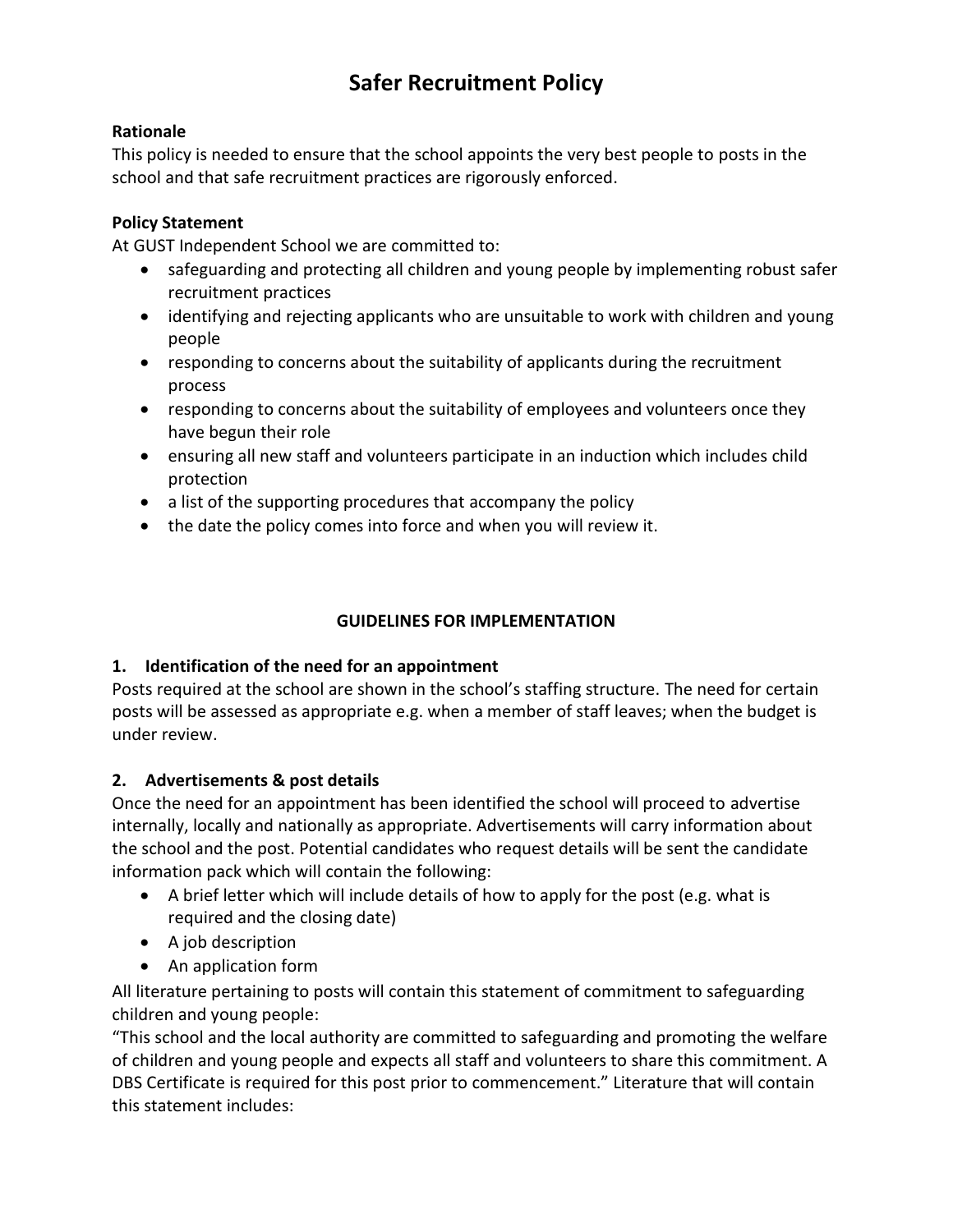- Advertisements
- Publicity materials
- Candidate information pack
- Job description
- Invitation to interview

#### **3. Applications and short listing**

An appointment team will be established at this stage which will usually consist of:

- The headteacher or other senior member of staff.
- The appropriate dept. manager
- A trustee where practical
- Other relevant staff e.g. a deputy head.

Applications can be made electronically or as hard copy. Once the closing date has passed the appointment team will shortlist the candidates and invite them for interview, explaining what they need to do in preparation. This will include bringing appropriate documentation so that a DBS check can be initiated for the successful candidate.

#### **4. Selection procedures**

Interviews will normally take place over the course of a day – more if it is for a senior post. The day will normally start with a welcome and introduction by the manager/head and – at some stage – a tour of the school with pupils. Candidates also will need the opportunity to find out about the post and the team they will be working with.

A variety of selection procedures will be used, for example:

- **Critical incident interviews**. Candidates are asked to talk about particular events or developments in their career. This can be a useful way of analyzing a candidate's motives and ways of working.
- **Teaching a lesson (if relevant)**. This provides very important information especially about how well the candidates plan lessons, how they interact with pupils and how well they teach. This does need careful planning and pupils need to be told in advance what they are doing and why. Where it is not practical for a lesson to take place, a simple discussion between the candidate and a group of pupils can provide useful insight.
- **The final interview.** The final interview panel will receive feedback from the selection activities that have taken place and then proceed to agree questions for the final interview. Questions and tasks for the activities need to have been worked out in advance. All candidates must be given the same questions and tasks to do although it is entirely appropriate to ask candidates about issues arising from their initial application and from other selection methods used on the day.

### **5. References**

References will be requested from both referees nominated by the candidate, one of which should be an up to date employer referee, i.e. current or most recent employer. The school will request a written reference and – in appropriate cases – for the referee to complete simple tick sheet. The school will request information about:

- The candidate's suitability for the post
- Attendance, health and punctuality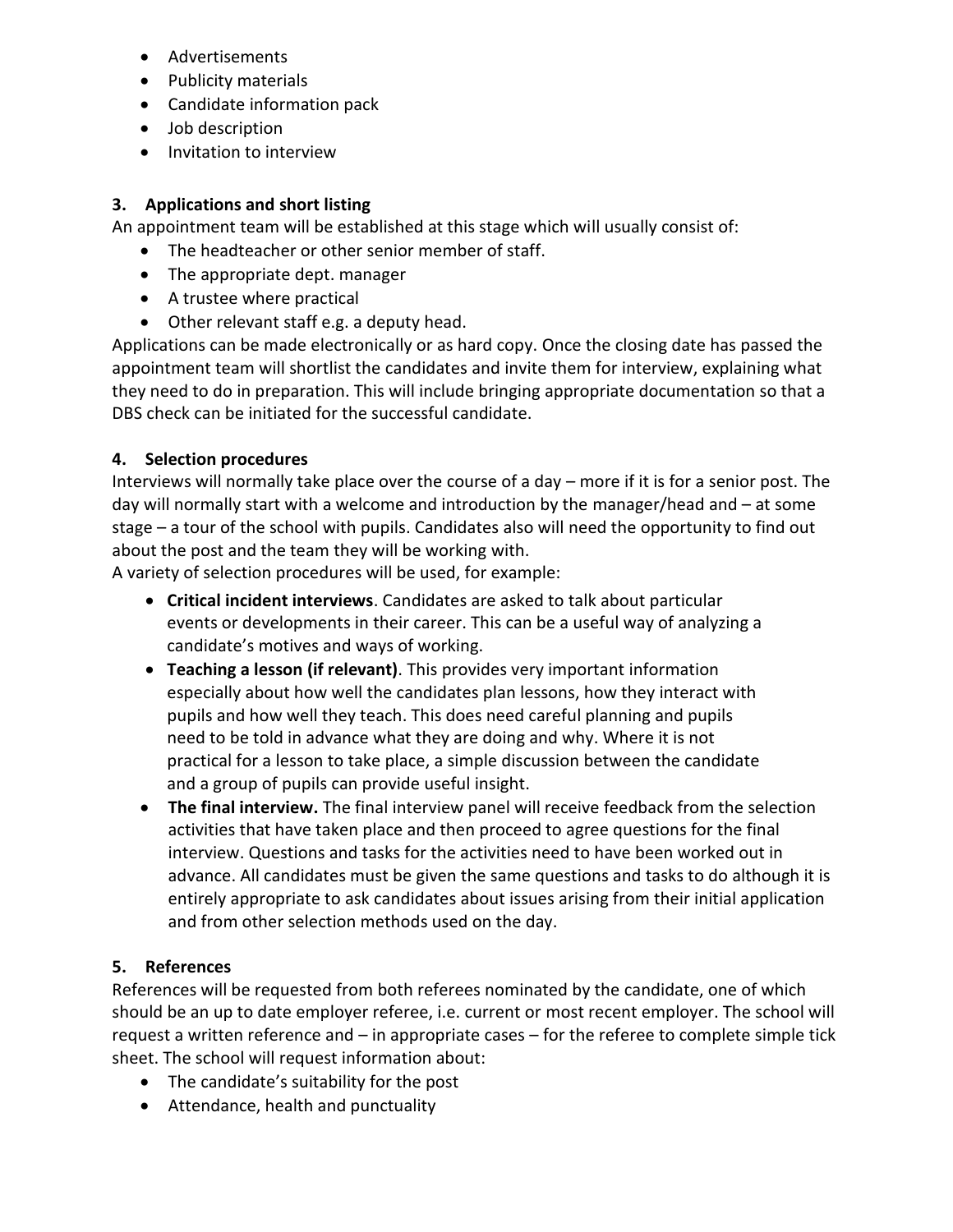- Whether the candidate has passed the pay threshold for teachers (where appropriate)
- Whether there are any outstanding disciplinary issues
- Whether there are any reasons why the candidate should not work with children and young people.

#### **6. The appointment**

Taking all the evidence gathered the panel makes its choice. The successful candidate is made a verbal offer of the post. If they accept then they are sent a formal offer which states that their appointment is subject to satisfactory references and satisfactory medical and DBS disclosure checks.

The unsuccessful candidates are informed and offered a debrief on their performance.

### **7. Safeguarding procedures on the interview day:**

During the day, the following checks will be made:

- $\checkmark$  Proof of identity
- $\checkmark$  Academic qualifications
- $\checkmark$  A DBS check will be initiated for the successful candidate all candidates will be asked to bring appropriate documentation for this

The application form will ask for, where appropriate:

- $\checkmark$  DFES reference number
- $\checkmark$  Confirmation of qualified teacher status

The candidate will also be asked in the interview to explain any gaps in time on the application form.

#### **8. After the appointment**

The successful candidate is sent a formal offer of the post to which they must respond in writing. A contract will be issued in due course.

An induction programme is compiled by the relevant member of staff, which will include ensuring that the appointee understands the school's safeguarding procedures. Training will be provided where gaps have been identified.

#### **9. Monitoring, evaluation & review**

Appendix 1 is a monitoring checklist to use to ensure all the relevant safeguarding procedures have been followed

The school will evaluate its appointment procedures each year and make appropriate revisions. This will include asking people involved in selection procedures – staff, pupils, trustees and candidates – how they can be improved.

### **10. Responsibilities**

- $\cdot$  The Head teacher oversight of the policy and its implementation
- · Trustees for appointments to ensure the correct procedures have been used
- · Admin to collect documentation for the DBS check.